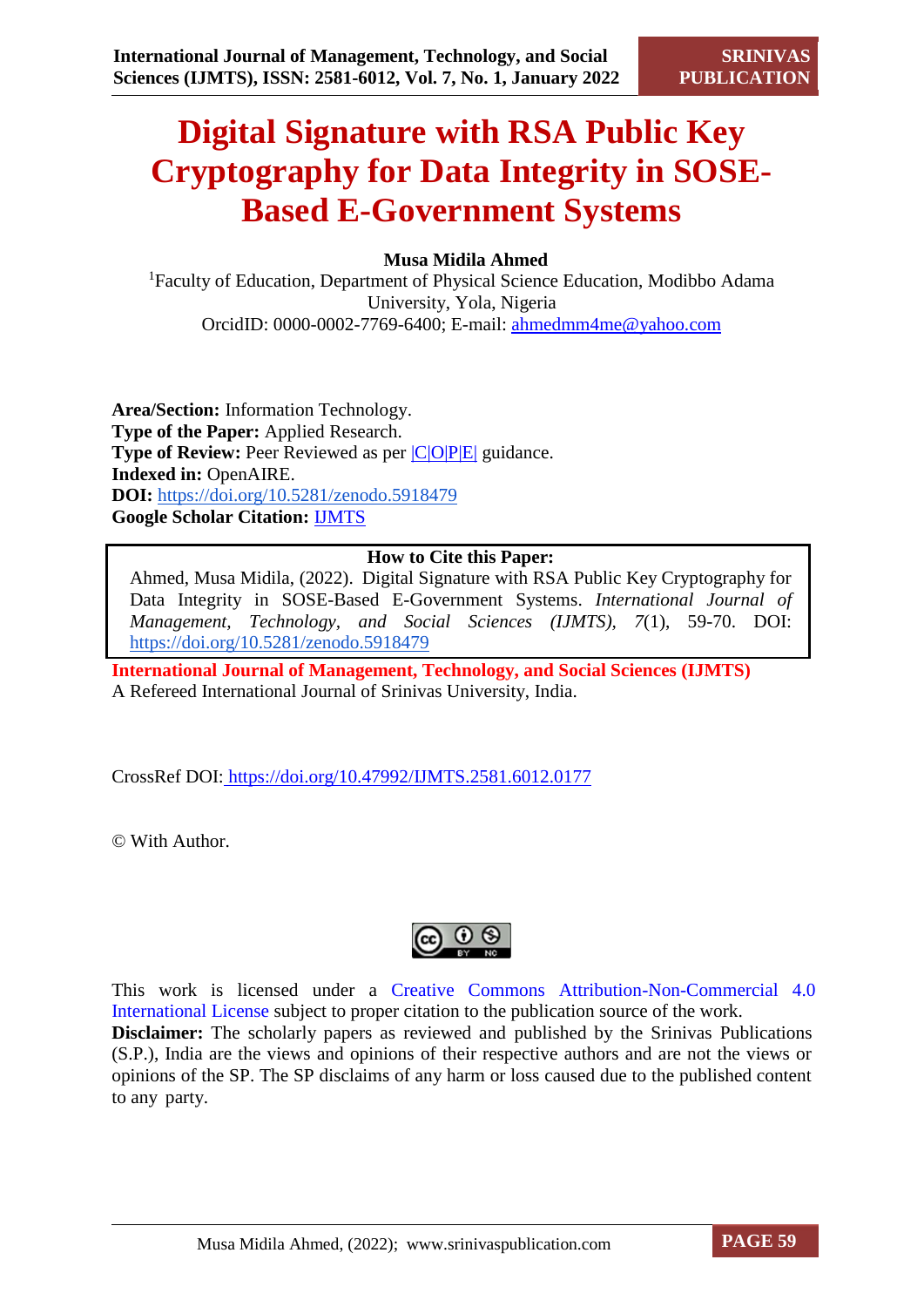# **Digital Signature with RSA Public Key Cryptography for Data Integrity in SOSE-Based E-Government Systems**

# **Musa Midila Ahmed**

<sup>1</sup>Faculty of Education, Department of Physical Science Education, Modibbo Adama University, Yola, Nigeria OrcidID: [0000-0002-7769-6400;](https://orcid.org/0000-0002-7769-6400) E-mail: ahmedmm4me@yahoo.com

# **ABSTRACT**

**Purpose:** *SOSE is a novel software paradigm suitable for development of flexible, loosecoupled and end-to-end E-government system. However, the use of this innovation for Egovernment system is dwindled by security challenge. Apparently, the TLS (transport layer security) solution traditionally applied to protect SOSE-based E-government systems is inadequate since it can only secure point-to-point channels of communicating. Whereas, an end-to-end security protection is necessary to adequately protect SOSE-based applications.*

**Design/Methodology/Approach**: *Consequently, this paper proposed use of Digital Signature by RSA (Rivest-Shamir-Adleman) public key cryptographic algorithm at the message level to achieve data integrity in SOSE-based E-government system.* 

**Findings/Result:** *The SOAP message content shows adequate formulation of digital signature with appropriate indicators of RSA public key to ensure data integrity. The SOAP message shows that SignedInfo, Signature Value and KeyInfo were formulated correctly. The SignedInfo contains Canonicalization Method, Signature Method and Reference subelements. Also, SignatureValue element has encrypted digest and the KeyInfo element has security token reference.* 

**Originality/Value:** *This security solution integrates many technologies including OASIS's web service security standard and W3C's (World Wide Web Consortium) XML digital signature into SOAP envelope to ensure data integrity for E-government system at the message level.* 

**Paper Type:** *Applied Research.* 

**Keywords:** Digital Signature, RSA Public Key, Cryptography, SOSE, E-Government

# **1. INTRODUCTION :**

E-government is the use information and communication technology (ICT) to enhance interaction efficiency between citizen and government, government and business as well as among government organizations. With the recent popularity of internet and ICT awareness in almost all countries, the use of E-government for service provision is crucial and timely. According to [1], most developed and underdeveloped nations provide online services as well as gather information from citizens through the internet. E-government system improves interaction and transaction among citizens, businesses and governments. Despite the numerous benefits of digital government such as enhanced quality of service delivery, efficiency, transparency, flexibility, etc. Decision to consider adoption of this technology involves trust, accountability and security factors.

Lack of security is one of the major challenge associated with E-government acceptance. Hassan, R. G. et al (2016) [2] discovered that prevention of data leakage is a crucial aspect of information security in E-government systems. This is to ensure that government network is protected from the continuous growing security threats and risks. However, Alsmadi, I. et al (2016) [3] studied the major threats of Egovernment portals and discovered that lots of vulnerabilities exists in the websites explored. Therefore, robust security measures need to be in place to protect citizens' sensitive information. The security system must ensure that hackers and unauthorized citizens by all means do not have access to information. Basically, citizens trust and expect adequate security set-up in the E-government system to prevent and protect data loss or abuse. E-government is a robust platform for providing comprehensive public transaction to national security protection.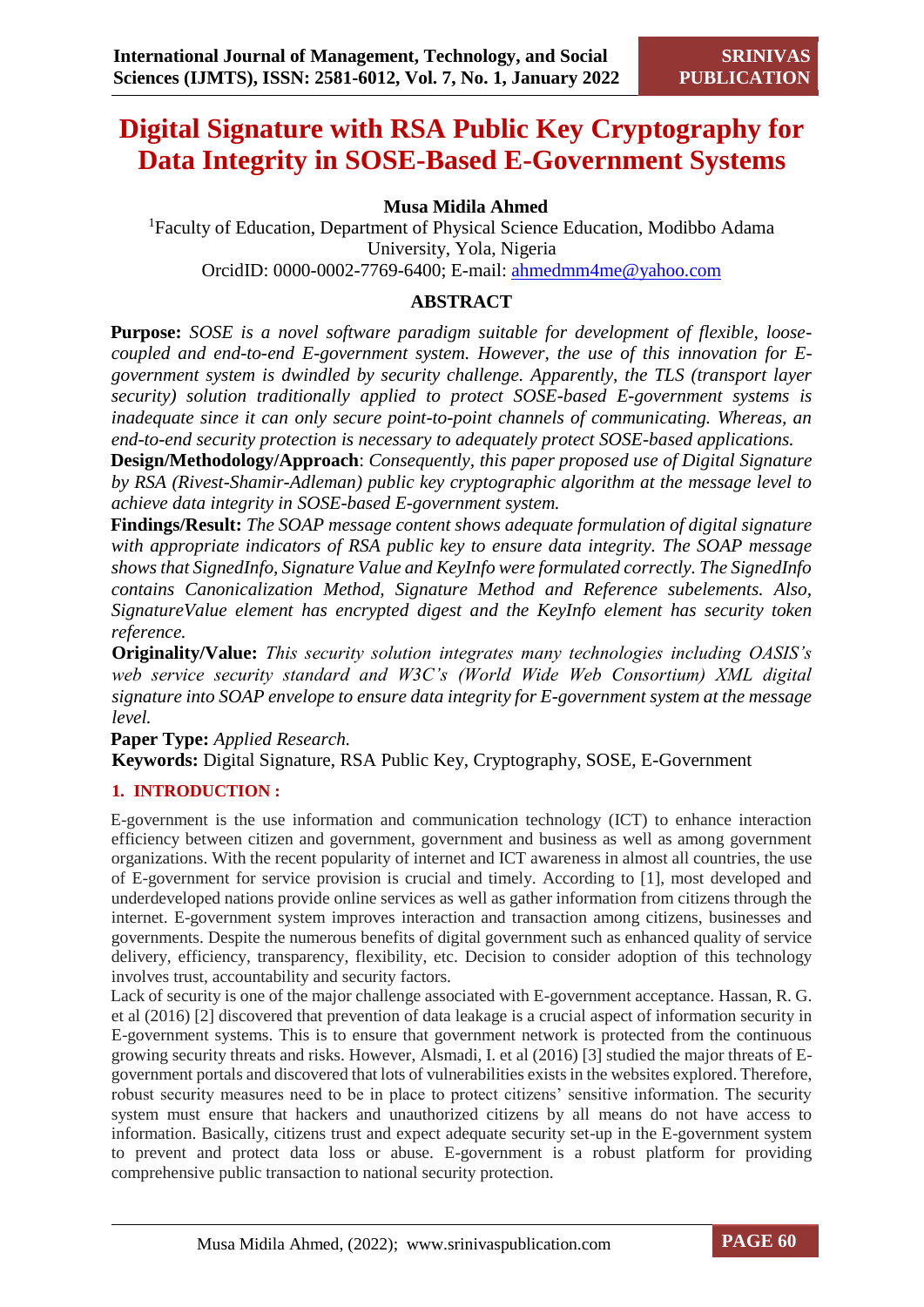Service oriented software engineering (SOSE) is a new software development approach that enhances the standards of E-government systems. The use of this paradigm results in agile, loose-coupled, flexible and efficient E-government systems. SOSE-based E-government provides a novel technological experiences that enable robust public service development for citizens. Despite the advantages of SOSE-based E-government system, the use of this technology for public service provision is slowed by security challenges. According to Hassan, R. G. et al (2016) [2], e-government supposed to provide reliable information for public services over an open network. Therefore, it requires advanced security protection to mitigate ever-growing threats and risks. The common security threats include key information leakages or identity theft, messages' confidentiality and messages' integrity. It is important to control access to critical government information both on premises ad on the network. E-government systems should ensure secure interactions for reliable activities between government and citizens, government and businesses and among government agencies. In view of the increase on reliance on the internet for service provision, security of information in E-government systems.

In SOSE implementation, autonomous services are "published" by the service provider on the universal description discovery and integration (UDDI) registry in the network. So that service consumers search the registry for services that suits their needs, referred to as "service discovery". Upon identification of suitable service in the registry, the service consumer "bind" to utilize the service as shown in Figure 1. Once a connection is established between service provider and service consumer, the connection is used for messages exchange to-and-fro between in XML format enclosed in SOAP envelopes between them. In other word, service provider publishes the web service description language (WSDL) of their services in the UDDI directory. The UDDI registry host the WSDL of services to enable consumers locate suitable services and bind to interact with the service provider. Messages are sent and received in SOAP format in SOSE implementation. Service consumer creates their mail messages by XML language in SOAP format to the provider. Conversely, service provider prepares the response as a SOAP message written by XML language according to the specifications defined in WSDL. Generally, service providers and service consumers communicates in XML messages to-and-fro between them in SOAP envelopes.



**Fig. 1**: SOSE implementation

# **1.1 E-Government Service**

E-government is the use of information and communication technology (ICT) to improve public service delivery to citizens. E-government refers to service provision among government agencies as well as between people and governments. Traditionally, ministries, departments and agencies (MDA) located in distant geographical area provides government services by using paper forms. Recently, government services that are delivered digitally is prioritized worldwide. The shift to digital approach of governance by E-government systems has gained acceptance in the developed world. For instance, [4] discovered that the digital service transformation of governance worldwide is toward delivery of all local governments online. The popularity of internet in America is standardized up to the provision of government services and information completely online. Consequently, interactions of Americans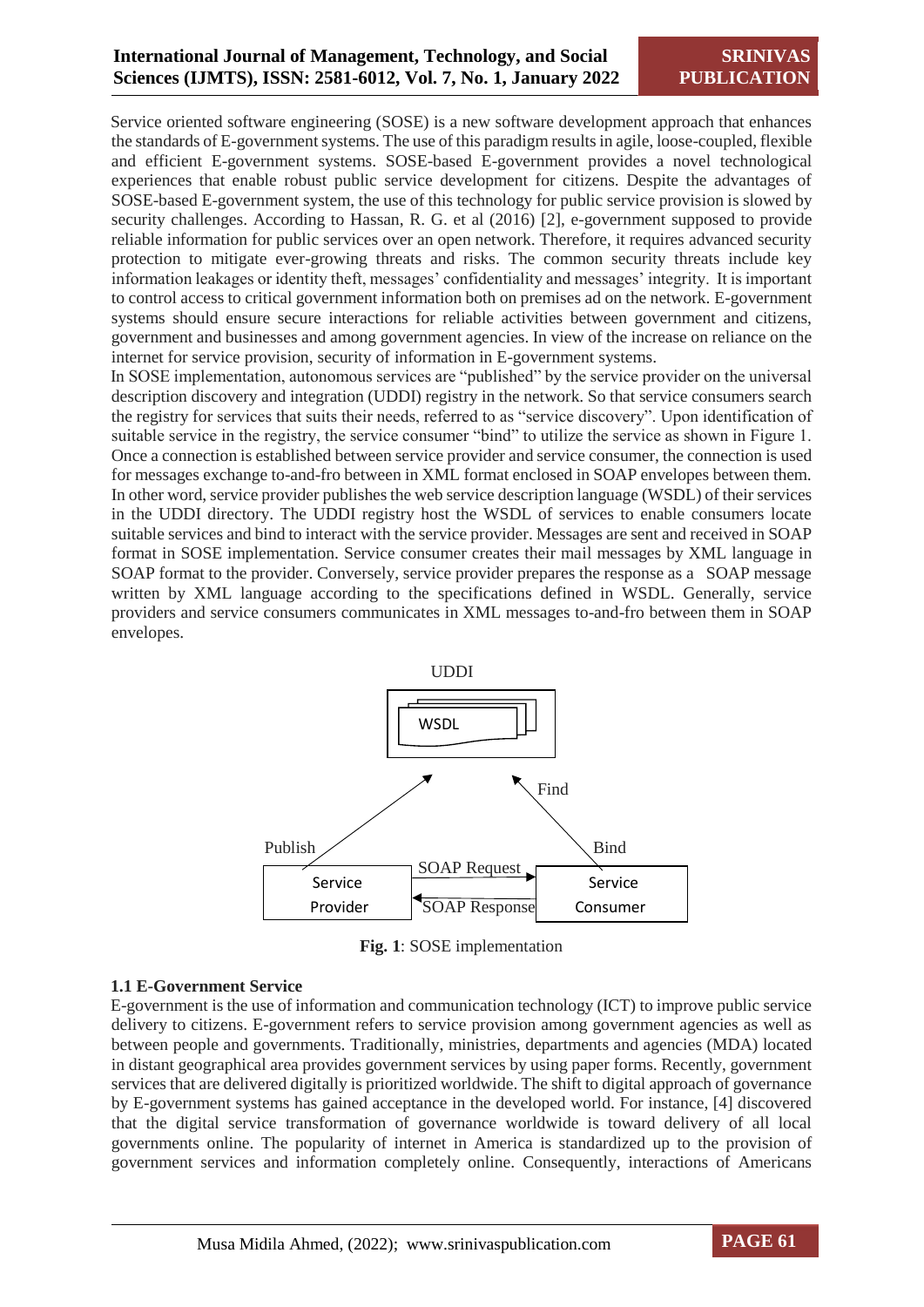government with its citizens is by online channels. However, this is more effective in the region of citizens with highly educational levels and income.

E-government enhances the efficiency and effectiveness of public service delivery by use of modern technology. Furthermore, it is a means of promoting accountability, flexibility, agility and transparency among citizens and government. The internet has transformed the way people interact, learn, and work worldwide. The global internet revolution also transforms the way government service delivery to its citizen, business and other sister government organizations. In a nutshell, E-government refers to the use of ICT for efficient information exchange between government and citizens (G2C), government and business (G2B) as well as among governments (G2G). In other word, E-government enhances information exchange between government sectors (G2G), business services to support governance (G2B) as well as interactions between government and citizens (G2C). This is to enhance the quality governments' service delivery so that citizens can interact and transparently participate in governance easily.

Generally, E-government supports government services to citizens with enhanced interoperability among services to boast performance [5]. The enhancement of the reliance on ICT for public service delivery globally leads to evolution of the concept of e-commerce, e-business and service oriented architecture (SOA). SOA provides flexible, agile, interoperable and autonomous services online that can interact to support the functions of e-governments. The operations of all governments are similar worldwide. Although, it is more complicated for multi-tier government structure. Furthermore, according to [6], the diversity and autonomy of some ministries, departments and agencies of government increases the complexities of the system. Despite governments' huge investment in ICT globally, adequate public service provision remains a challenge. Consequently, further research is required toward novel technologies and architectural models for improving E-government systems.

#### **1.2 SOA and E-Government Service**

Nowadays, E-government is an indispensable tool for efficient interaction between government organizations, citizens and businesses. According to Yang, L., [7], E-government system leads to greater transparency and convenience as well as citizen-centred business environment. [8] proposed a practical model for evaluation of public services' business administration in E-government system. The study analysed interactions between government organizations for developing the business model. Similarly, [9] proposed a stable load balancing method for data exchange between eservices. The author focused on design model for integration of legacy system using SOA. [10] evaluated the use of SOA paradigm for implementation of E-government system in Japan. The author adopted SOA ideology to provide a case study of E-government implementation in Japan. A study by [11] proposed an architectural modelling of transport management system for E-government system by SOA. The author uses large cargos to enhance data validation, improve interaction speed and cheaper logistics. [12] examined the best practices for successful SOA governance using semi-structured interview of senior managers in Saudi E-government programme. The qualitative study discovered that additional effort is required for successful adoption of E-government system.

An effort to find solution for heterogeneity and interoperability of E-government system by [13] used Extract-Transfer-Load (ETL) process and SOA to design a flexible and interoperable database for Egovernment. Similarly, [14] proposed an interoperable E-government architecture using enterprise architectural communication framework based on online interaction of citizens for transformation of Egovernment systems. An overview of the required digital services and digital interaction of parties in E-government system by [15] provides a comprehensive description of the mediator layers for Egovernment implementation by SOA. [16] proposed an e-commerce model using business process executive language (BPEL) layer based on SOA to handle citizens complains for Sri Lanka. It is well known that TOGAF (The Open Group Architectural Framework) proved adequate service innovation for good government governance. [17] used TOGAF SOA approach for integrating business process in E-government system by performance analysis of government offices. Also, [18] used web services Architecture to optimize the service procedures running in E-government system. The author proposed an SOA-based framework for integration and interoperability of services in E-government system.

In an effort to unite E-government services, [19] used e-readiness evaluation framework for integration of existing services. The author discovered that legal, governance and human resource requirements be satisfied in E-government systems designs. Another approach by [20] used RESTFUL web service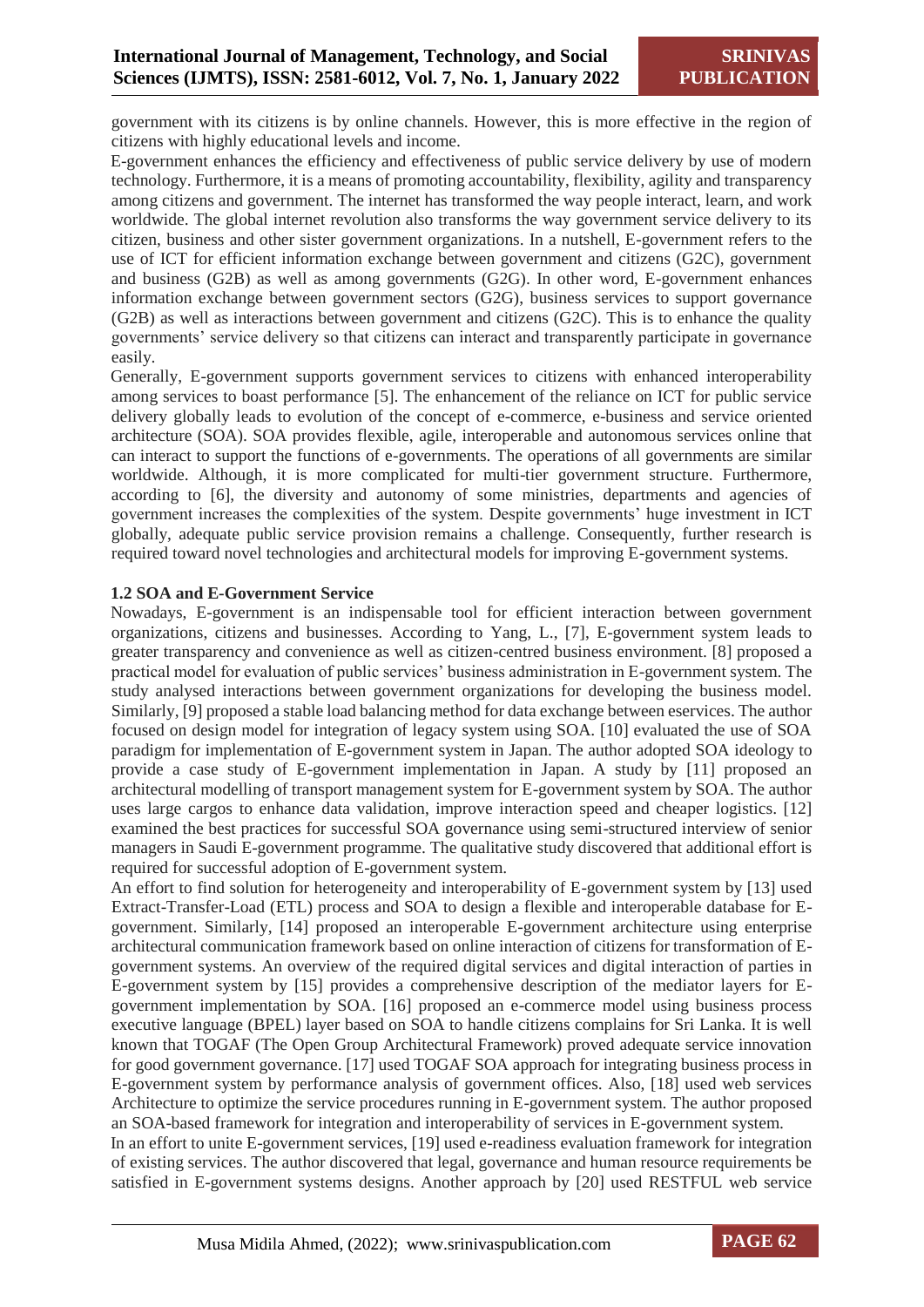technology for integration of both internal and external services by enterprise service bus (ESB) to transform peer-to-peer (P2P) system into a single large public service system. The author recommends ESB as a suitable middleware for integration of E-government system. Similar focus on integration of government services by [21] used government service bus (GSB) for the management of E-government system. The author use this approach to integrate government-to-business (G2B), government-tocitizens (G2C) AND government-to-government (G2G) services for a smart city system. Also, [22] designed public service model by ESB technology that handles the heterogeneity problem in Indonesian E-government system. The SOA solution is designed by service-oriented design and analysis for integration of Indonesian government services.

Another study by [23] used SOA to integrate independent public services systems in Sidoargo Regency. The study focused on integration of regional government in three phases; database formation, service formation, and service implementation to provide a high speed E-government system. Whereas [24] proposed one-factor user communication model for efficient interaction of citizens and government in SOA-based E-government system using ethno-based analysis of information flow and technological resources. Overall [25] discovered that both people and government are contented by using SOA to achieve flexible and scalable E-government system. The author evaluated the e-readiness of Ethiopian people and endorsed SOA for loose-coupled, effective and reliable public service provision.

#### **1.3 Relate Works**

According to [26], security is one of the major downside of E-government system. Therefore, communications in the E-government system should be adequately protected. The author considered both technical and practical security challenges for E-government systems to propose critical success factors for E-government security. Also, [1] reviewed on security problems for management of security threats in E-government system. The author proposed an information centric networking (ICN) approach as a solution of E-government security challenge. This is to ensure that information both at rest and on-transit is adequately protected from tempering and disclosure. Ultimately, provision of security for E-government system is an important issue due to the rapid development of ICT and advancement in e-service provision.

E-government supports integration of e-service entities in an efficient, effective, accessible and transparent manner. Formulation of data protection enforcement at the design and architectural specification enables reliable E-government system. [27] identified adequate alignment of business logics with information technology (IT) capabilities as a vital approach of developing a trustworthy Egovernment initiative. [28] conducted a comprehensive review and identified security as one of the major requirements of E-government services. A study by [29] discovered that the development of SOSE-Based E-government is not yet matured in Southern Africa. Human-Computer user interface and business-IT alignment is some of the major areas that requires further attention. This study focus on the use of digital signature with RSA public key algorithm to achieve data integrity in SOSE-Based Egovernment system. Data integrity is one of the major CIA (Confidentiality, Integrity and Availability) security goals of any information system.

# **2. OBJECTIVES OF THE PAPER :**

The objective of this study is to provide an end-to-end data integrity security protection for messages exchange across all intermediaries in SOSE-based E-government system by use of digital signature with RSA public key cryptography.

#### **3. SECURITY CONCERNS :**

Communications in SOSE systems between the client and server are effected at the message level. Therefore application level's security solution is necessary for data integrity to adequately protect SOSE-based E-government system.

(a) Generally, information security researchers are familiar with security provision for TCP/IP's clientserver security mechanisms. Consequently, researchers focused on point-to-point security (see figure 2) instead of security of messages from message sender and its receiver across all intermediaries. Consequently, inappropriate security mechanisms are applied for the protection of SOA systems.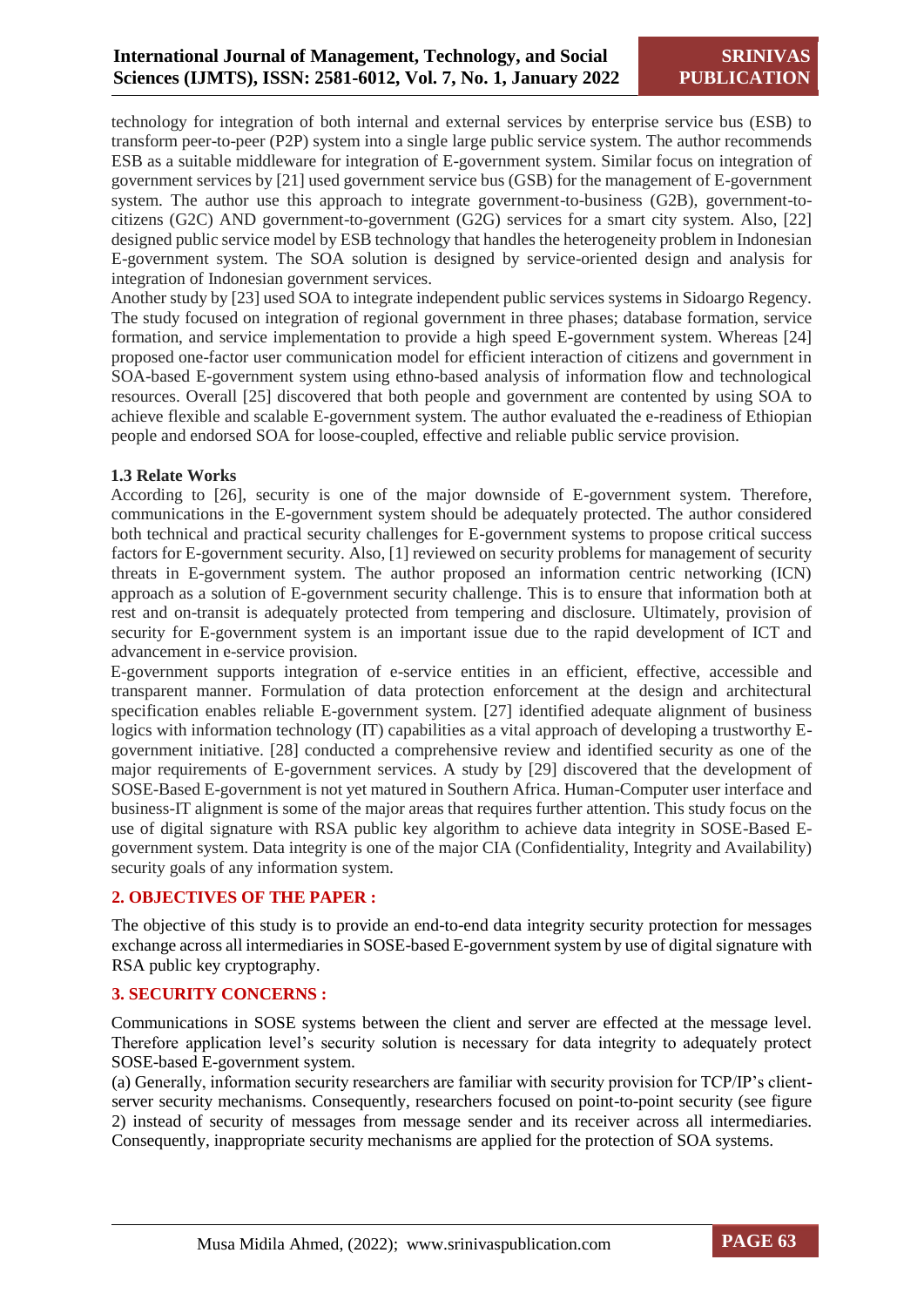

**Fig. 2:** Point to Point Connection of devices

(b) Usually interactions on the internet are designed by client-server connections on the transmission control protocol (TCP) to ensure accurate and reliable communications. With this protocol, an imaginary tube is created between client applications and server applications as shown in Figure 2. Therefore, to connect N applications in this protocol requires N(N-1)/2 number of connections (C). Consequently, to connect three and more applications (N>3), the number of connection will be greater than the number of applications (C>N) as shown in table 1. For instance, if the number applications is 10 (N=10), there will be 45 connections (C=45) and 20 applications requires 190 connections (C-190). The introduction of ESB mediator enables indirect connections between applications. This reduces the number of connections as shown in figure 3. Although as a result of this innovation, a new security problem arises.

| Node(N) | <b>No of Connection (C)</b><br>$= N(N-1)/2$ | <b>Remarks</b>                        |
|---------|---------------------------------------------|---------------------------------------|
|         |                                             | Connection less than nodes $(C < N)$  |
|         |                                             | Connection equal to nodes $(C=N)$     |
|         | h                                           | Connection greater than nodes $(C>M)$ |
|         | 10                                          | Connection greater than nodes $(C>N)$ |
| 10      | 45                                          | Connection greater than nodes $(C>M)$ |
| 20      | 190                                         | Connection greater than nodes (C>N)   |

Table 1: Characteristics of Point to point Connections

(c) The ESB enable interaction between sender and receiver applications with protocol. This protocol transformation by the ESB facilitates heterogeneous communication among applications with diverse protocols. This is different from the point-to-point communication of the traditional client/server distributed web applications. However, this requires reconsideration of security protection approach for SOSE systems.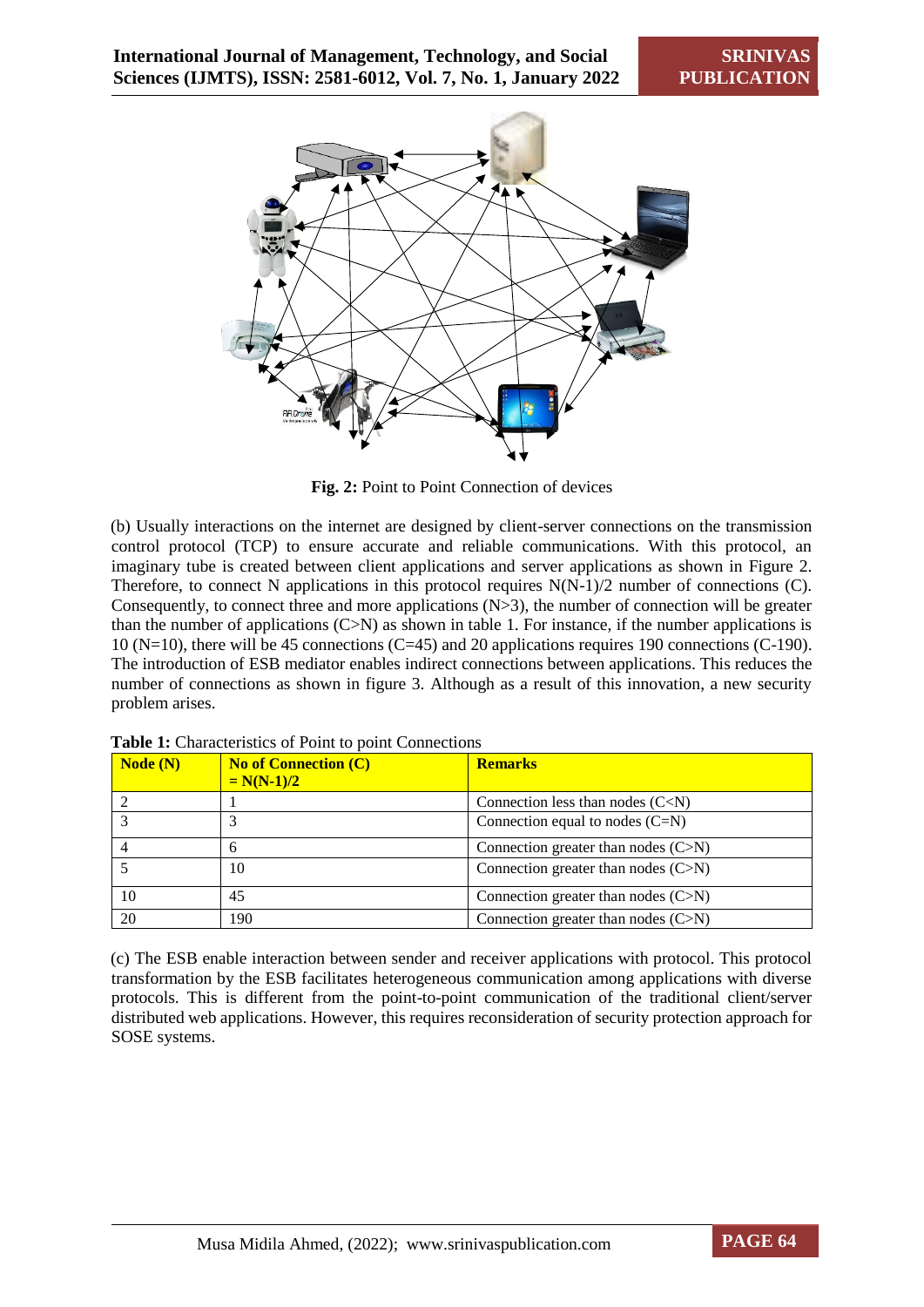

**Fig. 3:** SOSE Connection of Applications

Integrity is one the security goals of any information systems. Integrity solution for SOSE-based egovernment should guarantee the accuracy and completeness all transmitted messages across the mediators. Active attacks are threats to the integrity of message, whereby the attacker manipulate messages' content unknown to both the sender and receiver of the message. The heterogeneous and dynamic nature of SOSE-based E-government systems renders it vulnerable to active attacks. Consequently, the integrity of the transmitted data is vulnerable due to the dynamic messages' transformation at the mediators. Since attackers can exploit the transmitted data while on transit either intentionally or unintentionally. Traditionally, messages in TCP client-server connections are vulnerable to active attacks as shown in Figure 4. There are two types of active attacks; message modification and replay attacks. Message modification attackers change part of the transmitted data while on transit unknown to both the sender and the receiver. While replay attackers intercept, replace and retransmitted the entire message to its destination unknown to both the sender and the receiver.



**Fig. 4:** Integrity problem

[1] recommended that further studies be conducted on information security in E-government systems to its secure sensitive information on the network. Nowadays, development of E-government is gaining acceptance. Therefore, it is very important to investigate for strategies of improving security working toward security protected and reliable E-government systems. The focus of this study is to secure data movements in order to detect by verifying the validity of messages exchange from its origins to its destinations to protect government information. This study proposed use of public keys cryptography in conjunction with digital signature as an integrity solution for SOSE-government systems.

# **4. METHODOLOGY :**

# **4.1 Justification for Use of Digital Signature with RSA Algorithm**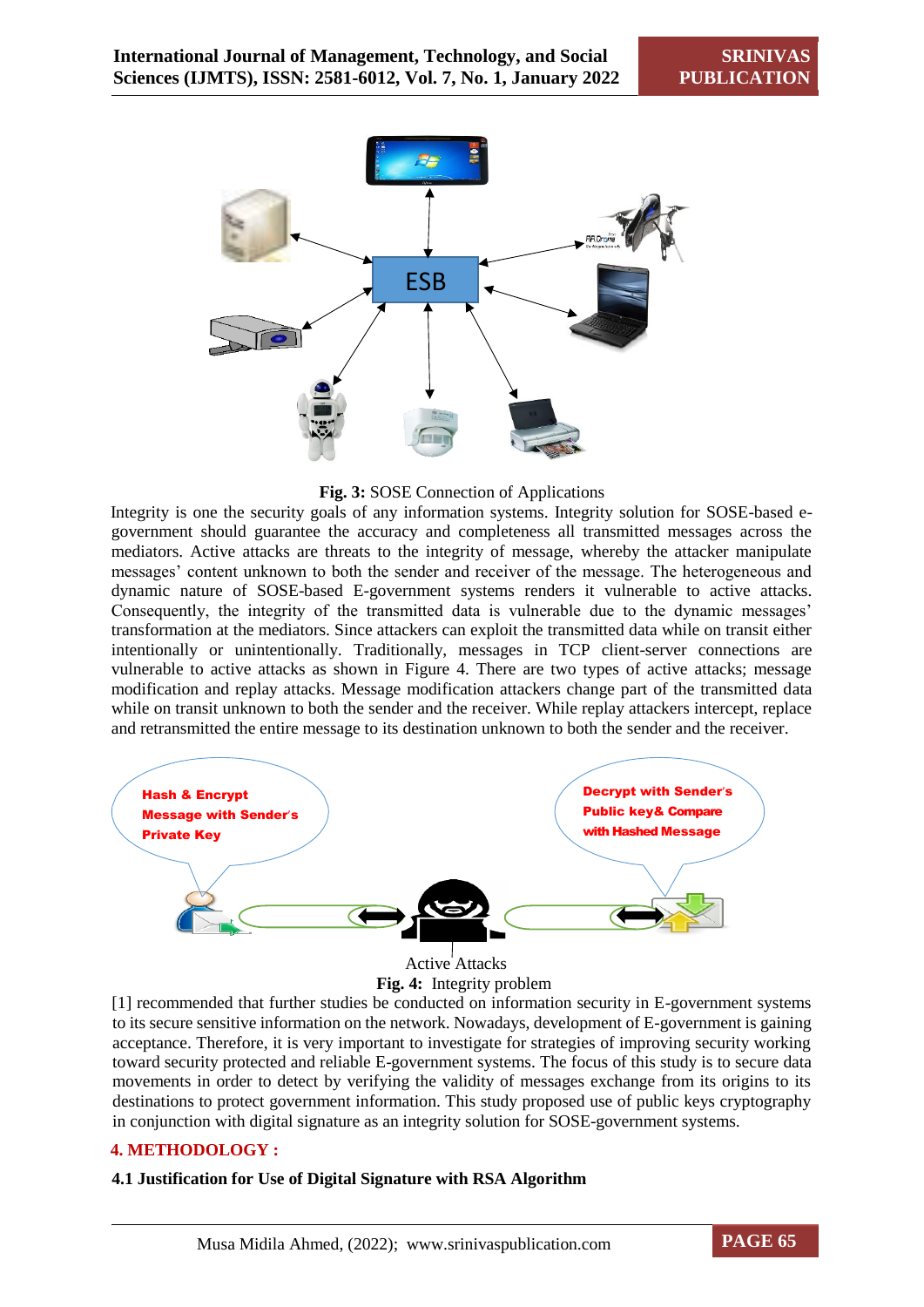The use of RSA digital signature for secret key exchange in this approach is highly efficient by the utilization of cryptographic hash function. The hash function reduced message of any length to a shorter value, called message digest, which satisfies two conditions. First, each message has a unique hash value. That is, no two digest can be hash from the same message. Second, no two messages can hashed to the same digest. The digest is the proof of the messages' integrity by verifying that the message representative are consistent at the signature verification operation. The message digest are to protect the integrity of the transmitted data by detecting any changes and/or alterations to any part of a message. In this approach, message digest are encrypted by RSA private key to create a digital signature.

The use of RSA digital signature offered several compelling benefits, particularly, use of RSA keys to achieve end-to-end security for SOSE system. The encryption of the message digest by RSA private key to obtain its digital signature avoids any changes to the message. At the verification process, the expectation is the decrypted digest of a digital signature to be the same compared with the hashed value digest. The choice of RSA digital signature for integrity in this approach is to ensure the preservation end-to-end SOA principles. Furthermore, this technique detects any slightest alteration made to the messages. This ensures accurate and consistent transmission of messages from its source to its destination across intermediaries.

#### **4.2 Digital Signature with RSA**

Amalgamation of digital signature with RSA public key refers to the use asymmetric key cryptography for signing and verification of signatures. The use of this approach need no key sharing, which is adequate for interaction in large open network. In this approach, the message sender hashes message to obtain the message's digest, encrypts the digest using private key of the sender to get the digital signature of the message. Subsequently, the sender transmits the original message and its signature to the receiver. At the receiver's end, the receiver gets the message and its signature. Therefore, the receiver hash functions the original message to get its digest and decrypts the signature of the message by the sender's public key to get another digest. Finally, the two digests are compared at the receivers end to evaluate if they are identical. If the two digests are identical proves that its integrity is intact and the message is authentic. The approach identifies any little change made in the message either by modification of the original message or replacement of the original message to reject it and ask for retransmission of the message. This approach detects both message modification and replay categories of active attacks.

Integrity is a security goal that is concerned with the accuracy and consistency of transmitted data. It ensures that unauthorized entities has no access as such only those authorized can modify transmitted data. However, avoiding access and modification to transmitted data is very challenging. Therefore, an approach to detect if tampering has occurred is crucial. Digital signature is designed to identify legitimacy of messages. This algorithms enables the receiver know the message's creator and it is untampered while on transit. Digital signature is an important algorithm used to enforce used to detect illegitimate messages on the network. This reveal the origin of all messages to the receiver as well as guarantees that the message is untampered while on transit and it is composed by a known sender. Digital signature algorithm transmits the signature attached to the document as an evidence that the document originated from the correct sender to the receiver.



**Fig. 5:** Digital Signature with RSA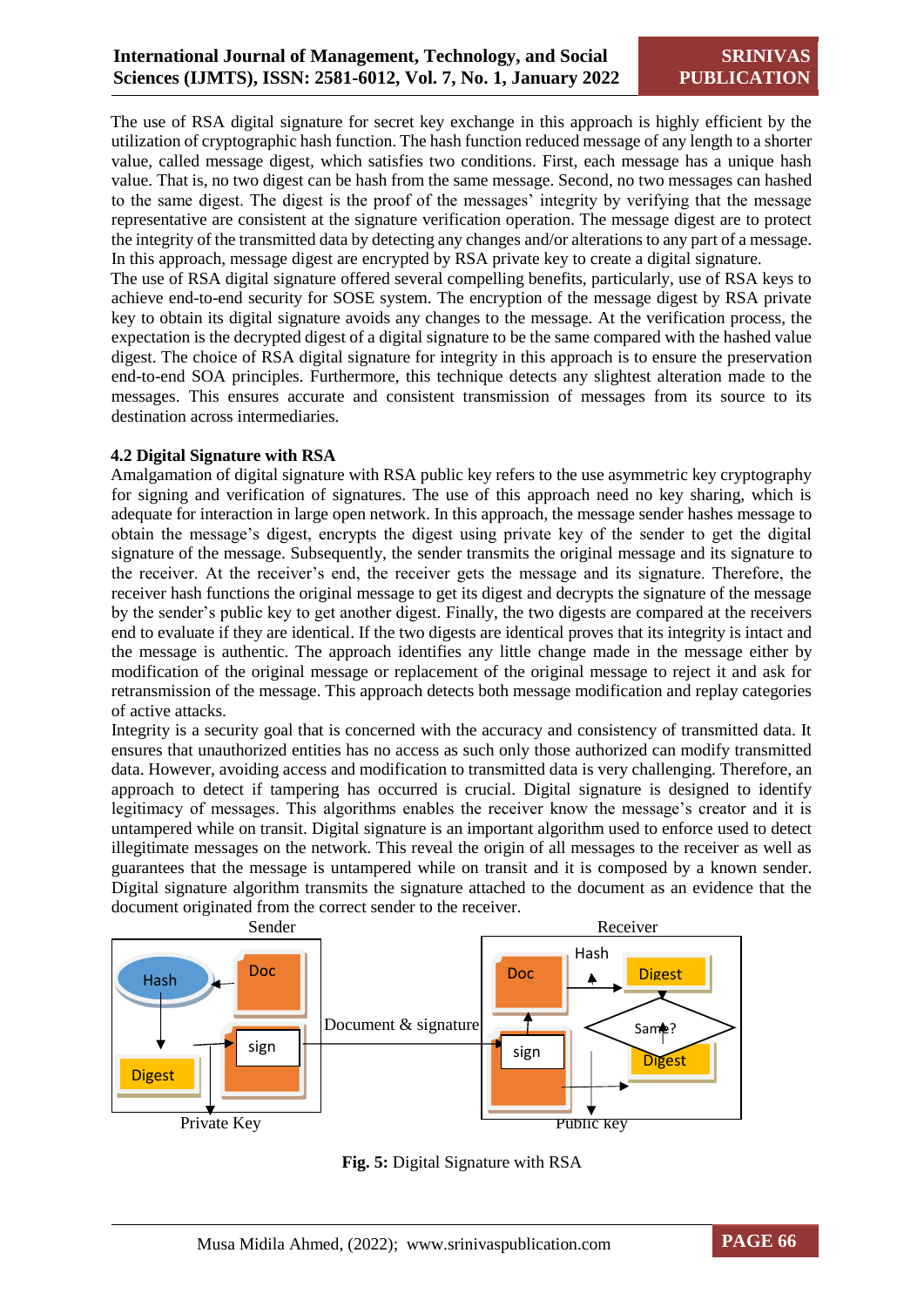The procedures followed for digital signature with RSA shown in Figure 5 from the sender's side and the receiver's side is summarize below.

#### **a. Sender's Side**

- i) The sender creates the message digest of the document through the hash algorithm,
- ii) The sender encrypts the message digest using his/her private key to form the digital signature for the document,
- iii)The sender appends the digital signature to the document and sends both the document and the digital signature to the receiver.

# **b. Receiver's Side**

- i) The receiver receives the document with the appended digital signature,
- ii) The receiver separates the digital signature from the document,
- iii)The receiver decrypts the digital signature to obtain the message digest,
- iv) The receiver run the hash algorithm of the document to get its message digest,
- v) Finally, the receiver compares the two-message digests, accept the message if the two digests is the same, and otherwise reject the message.

Finally, digital signature with RSA can ensure three security requirements, integrity, authentication and non-repudiation.

#### **5. RESULTS AND DISCUSSION :**

#### **5.1 Experimental Results**

This subsection presents the results of the study. Messages Exchange in SOA-based E-government systems are written in XML language enclosed in SOAP envelope. The SOAP envelope contains indicators of adequate digital signature with RSA to ensure data integrity.

Analysis of the messages' content revealed adequate formulation of digital Signature. Digital signature indicators were appropriately formulated. The message content shows that SignedInfo, SignatureValue and KeyInfo element were correctly formulated. The SignedInfo element in the SOAP message contains Canonicalization Method, Signature Method and Reference subelements. The outcome also shows that Signature Value element carries the encrypted message digest and the KeyInfo element carries the security token reference.

# **5.2 Advantages of the Security Solution**

The use of RSA with Public key cryptography for data integrity has the following advantages:

- i. It enables source-to-destination security of message across all mediators.
- ii. It enhances flexibility and interoperability of the entire software system.
- iii. It facilitates loose-coupling and agility of the application.
- iv. It facilitates creation of many credentials suitable for large applications.

#### **5.3 Disadvantages of the Security Solution**

The security has the following disadvantages:

- i. This solution does not support the implementation of data streaming over the network.
- ii. It require sound understanding of XML security for adequate to implement the security solution
- iii. It requires sound understanding of WS-security specifications, which is difficult to implement.

#### **6. CONCLUSION :**

Nowadays, the popularity of internet and ICT services globally improves online interactions among citizens, government and businesses. E-government system is the provision of online public services for transparency, efficiency, flexibility as well as enhanced quality of service delivery. However, maintenance of security is one of the major downside associated with E-government implementation. It is important to ensure that government network is adequately protected in view of the dynamic nature of security threats and risks. Integration of E-government with SOA provides agile, flexible, interoperable and autonomous services that communicates to support the operations of E-government systems. Although, this introduces new security issues that requires novel solutions. This paper uses digital signature with RSA algorithm to solve data integrity problem in E-government system.

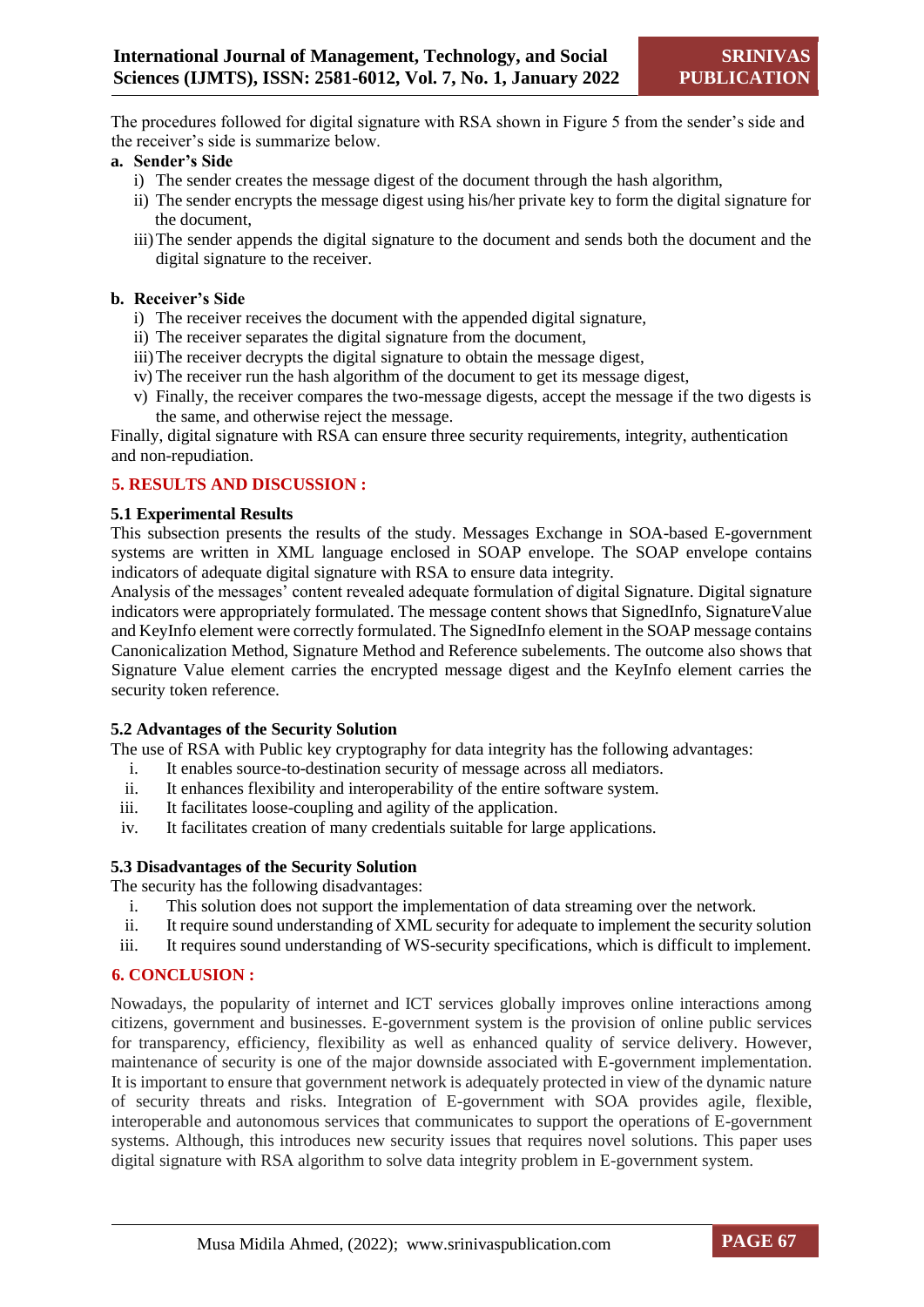#### **REFERENCES :**

- [1] Priyambodo, T. K., Venant, U., Irawan, T., & Waas, D. V. (2017). A Comprehensive Review of e-Government Security. *Asian Journal of Information Technology*, *16*(2-5), 282-286. [Google Scholar](https://scholar.google.com/scholar?hl=en&as_sdt=0%2C5&q=+Priyambodo%2C+T.+K.%2C+Venant%2C+U.%2C+Irawan%2C+T.%2C+%26+Waas%2C+D.+V.+%282017%29.&btnG=) ×<sup>7</sup>
- [2] Hassan, R. G., & Khalifa, O. O. (2016). E-Government-an Information Security Perspective. *International Journal of Computer Trends and Technology (IJCTT)*, *36*(1), 1-9. [Google Scholar](https://scholar.google.com/scholar?hl=en&as_sdt=0%2C5&q=+Hassan%2C+R.+G.%2C+%26+Khalifa%2C+O.+O.+%282016%29.+E-Government-an+Information+Security+Perspective.++International+Journal+of+Computer+Trends+and+Technology+%28IJCTT%29%2C+&btnG=) ×<sup>7</sup>
- [3] Alsmadi, I., & Abu-Shanab, E. (2016). E-government website security concerns and citizens' adoption. *Electronic Government, an International Journal*, *12*(3), 243-255. [Google Scholar](https://scholar.google.com/scholar?hl=en&as_sdt=0%2C5&q=+Alsmadi%2C+I.%2C+%26+Abu-Shanab%2C+E.+%282016%29.+E-government+website+security+concerns+and+citizens%27+adoption.+Electronic+Government%2C+an+International+Journal&btnG=) ×<sup>7</sup>
- [4] Sá, F., Rocha, Á., Gonçalves, J., & Cota, M. P. (2017). Model for the Quality of Local Government Online Services. *Telematics and Informatics*, *34*(5), 413-421. [Google Scholar](https://scholar.google.com/scholar?hl=en&as_sdt=0%2C5&q=+S%C3%A1%2C+F.%2C+Rocha%2C+%C3%81.%2C+Gon%C3%A7alves%2C+J.%2C+%26+Cota%2C+M.+P.+%282017%29.+Model+for+the+Quality+of+Local+Government+Online+Services.+Telematics+and+Informatics%2C+34%285%29%2C+413-421.&btnG=) ×<sup>7</sup>
- [5] Mosa, A., El-Bakry, H. M., Abd El-Razek, S. M., & Hasan, S. Q. (2016). A proposed E-government framework based on cloud service architecture. *International Journal of Electronics and Information Engineering*, *5*(2), 93-104. [Google Scholar](https://scholar.google.com/scholar?hl=en&as_sdt=0%2C5&q=+Mosa%2C+A.%2C+El-Bakry%2C+H.+M.%2C+Abd+El-Razek%2C+S.+M.%2C+%26+Hasan%2C+S.+Q.+%282016%29.+A+proposed+E-government+framework+based+on+cloud+service+architecture.+International+Journal+of+Electronics+and+Information+Engineering%2C+5%282%29%2C+93-104.&btnG=) ×<sup>7</sup>
- [6] El Benany, M. M., & El Beqqali, O. (2018, April). Choreography for interoperability in the e-Government applications. In *2018 International Conference on Intelligent Systems and Computer Vision (ISCV)* (IEEE, *18*(1), 1-4. [Google Scholar](https://scholar.google.com/scholar?hl=en&as_sdt=0%2C5&q=+El+Benany%2C+M.+M.%2C+%26+El+Beqqali%2C+O.+%282018%2C+April%29.+Choreography+for+interoperability+in+the+e-Government+applications.+In+2018+International+Conference+on+Intelligent+Systems+and+Computer+Vision+%28ISCV%29+%28IEEE.+18%281%29%2C+1-4.&btnG=) ×<sup>7</sup>
- [7] Yang, L., Elisa, N., & Eliot, N. (2019). Privacy and security aspects of E-government in smart cities. In *Smart cities cybersecurity and privacy*. Elsevier, *2019*(1), 89-102. [Google Scholar](https://scholar.google.com/scholar?hl=en&as_sdt=0%2C5&q=+Yang%2C+L.%2C+Elisa%2C+N.%2C+%26+Eliot%2C+N.+%282019%29.+Privacy+and+security+aspects+of+E-government+in+smart+cities.+In+Smart+cities+cybersecurity+and+privacy.+Elsevier.+2019%281%29%2C+89-102.&btnG=) X
- [8] Sedeño, J., Salinas, C. J. T., Escalona, M. J., & Mejías, M. (2014, April). An Approach to Transform Public Administration into SOA-based Organizations. *WEBIST, 1*(1), 135-142. [Google Scholar](https://scholar.google.com/scholar?hl=en&as_sdt=0%2C5&q=+Sede%C3%B1o%2C+J.%2C+Salinas%2C+C.+J.+T.%2C+Escalona%2C+M.+J.%2C+%26+Mej%C3%ADas%2C+M.+%282014%2C+April%29.+An+Approach+to+Transform+Public+Administration+into+SOA-based+Organizations.+In+WEBIST+%281%29%2C+135-142&btnG=) X<sup>7</sup>
- [9] Almahmoud, A. A. (2020, September). E-Services Integration Framework Based on SOA. In *Proceedings of the 2020 12th International Conference on Information Management and Engineering, 12(1),* 1-6. [Google Scholar](https://scholar.google.com/scholar?hl=en&as_sdt=0%2C5&q=Almahmoud%2C+A.+A.+%282020%2C+September%29.+E-Services+Integration+Framework+Based+on+SOA.+In+Proceedings+of+the+2020+12th+International+Conference+on+Information+Management+and+Engineering%2C&btnG=) ×<sup>7</sup>
- [10] Kim, H. J., Lee, H. S., & Jung, Y. G. (2017). SOA-based Web Service Application and Analysisforcused to Japan Electronic Government. *The Journal of the Convergence on Culture Technology*, *3*(1), 25-28. [Google Scholar](https://scholar.google.com/scholar?hl=en&as_sdt=0%2C5&q=Kim%2C+H.+J.%2C+Lee%2C+H.+S.%2C+%26+Jung%2C+Y.+G.+%282017%29.+SOA-based+Web+Service+Application+and+Analysis-forcused+to+Japan+Electronic+Government.+The+Journal+of+the+Convergence+on+Culture+Technology&btnG=) ×
- [11] Suzuki, T., & Suzuki, L. (2020). On the Benefit of 3-tier SOA Architecture Promoting Information Sharing Among TMS Systems and Brazilian E-Government Web Services: A CT-e Case Study. *13047*(1), 1-14. [Google Scholar](https://scholar.google.com/scholar?hl=en&as_sdt=0%2C5&q=Suzuki%2C+T.%2C+%26+Suzuki%2C+L.+%282020%29.+On+the+Benefit+of+3-tier+SOA+Architecture+Promoting+Information+Sharing+Among+TMS+Systems+and+Brazilian+E-Government+Web+Services%3A+A+CT-e+Case+Study&btnG=) ×<sup>7</sup>
- [12] Alghamdi, B., Potter, L. E., & Drew, S. (2016, June). Identifying Best Practices in organisational SOA Governance Adoption: Case Study of Saudi Arabia's E-Government Programme. In *PACIS 2016(1)*, 365-380. [Google Scholar](https://scholar.google.com/scholar?hl=en&as_sdt=0%2C5&q=Alghamdi%2C+B.%2C+Potter%2C+L.+E.%2C+%26+Drew%2C+S.+%282016%2C+June%29.+Identifying+Best+Practices+in+organisational+SOA+Governance+Adoption%3A+Case+Study+of+Saudi+Arabia%27s+E-Government+Programme.+In+PACIS+&btnG=) ×<sup>7</sup>
- [13] Barakat, O., & El Beqqali, O. (2020, September). Business Intelligence and SOA Based Architecture for E-government System Interoperability. In *Proceedings of the 13th International Conference on Intelligent Systems: Theories and Applications, 13*(1), 1-5. [Google Scholar](https://scholar.google.com/scholar?hl=en&as_sdt=0%2C5&q=Barakat%2C+O.%2C+%26+El+Beqqali%2C+O.+%282020%2C+September%29.+Business+Intelligence+and+SOA+Based+Architecture+for+E-government+System+Interoperability.+In+Proceedings+of+the+13th+International+Conference+on+Intelligent+Systems%3A+Theories+and+Applications+&btnG=) ×<sup>7</sup>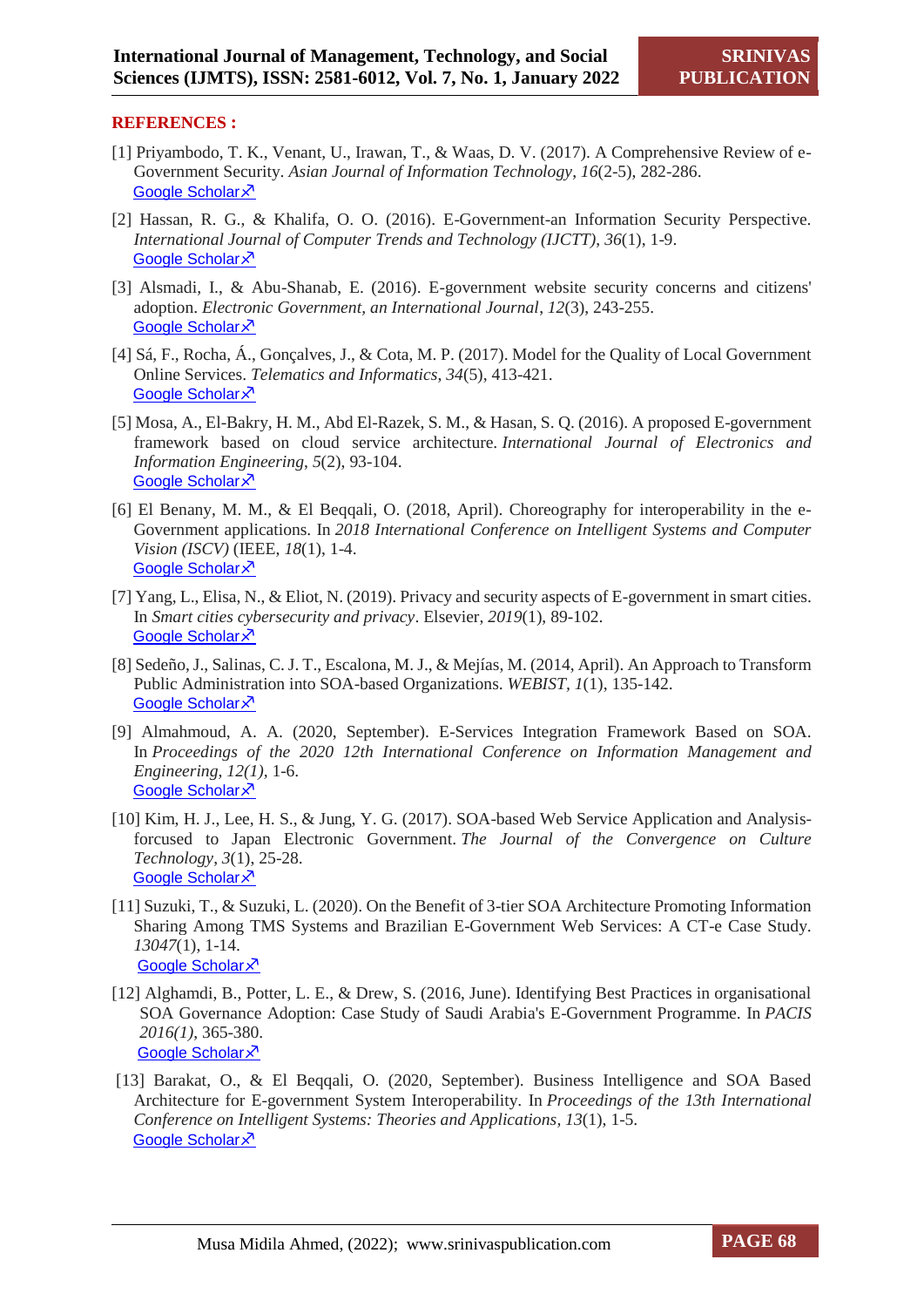- [14] El Benany, M. M., & El Beqqali, O. (2015, November). SOA based e-government interoperability. In *2015 IEEE/ACS 12th International Conference of Computer Systems and Applications (AICCSA)*  IEEE, *12(1),* 1-2). **[Google Scholar](https://scholar.google.com/scholar?hl=en&as_sdt=0%2C5&q=SOA+based+e-government+interoperability.+In+2015+IEEE%2FACS+12th+International+Conference+of+Computer+Systems+and+Applications+%28AICCSA%29+IEEE.+&btnG=) X**
- [15] Qusef, A., Ayasrah, A., & Shaout, A. (2021). Comprehensive Approach to Implement E-Government Backend in Jordan Using Service-Oriented Architecture. *International Journal of Software Innovation (IJSI)*, *9*(2), 122-135. [Google Scholar](https://scholar.google.com/scholar?hl=en&as_sdt=0%2C5&q=Qusef%2C+A.%2C+Ayasrah%2C+A.%2C+%26+Shaout%2C+A.+%282021%29.+Comprehensive+Approach+to+Implement+E-Government+Backend+in+Jordan+Using+Service-Oriented+Architecture.+International+Journal+of+Software+Innovation+&btnG=) X
- [16] Jayawickrama, G. I. U. (2021). Customer Complaint Management System using SOA. University of Columbia digital library (Doctoral dissertation), *1*(1), 1-93. [Google Scholar](https://scholar.google.com/scholar?hl=en&as_sdt=0%2C5&q=+Jayawickrama%2C+G.+I.+U.+%282021%29.&btnG=) X<sup>7</sup>
- [17] Hodijah, A., Sundari, S., & Nugraha, A. C. (2018). Applying TOGAF for E-Government Implementation Based on Service Oriented Architecture Methodology Towards Good Government Governance. In Journal of Physics: Conference Series. IOP Publishing, *1013*(1), 1-8. [Google Scholar](https://scholar.google.com/scholar?hl=en&as_sdt=0%2C5&q=+Hodijah%2C+A.%2C+Sundari%2C+S.%2C+%26+Nugraha%2C+A.+C.+%282018%29.+Applying+TOGAF+for+E-Government+Implementation+Based+on+Service+Oriented+Architecture+Methodology+Towards+Good+Government+Governance.+In+Journal+of+Physics%3A+Conference+Series.+IOP+Publishing.+&btnG=) ×<sup>7</sup>
- [18] AlHajri, A., Al-Khanjari, Z., Kraiem, N., & Al, Y. Enhanced e-Government Integration Framework for Higher Interoperability in e-Government Initiatives. *2017 IEEE International Conference on Intelligent Computing, Instrumentation and Control Technologies, 17(1), 1831- 1846.* [Google Scholar](https://www.researchgate.net/profile/Zuhoor-Al-Khanjari/publication/319006490_Enhanced_e-Government_Integration_Framework_for_Higher_Interoperability_in_e-Government_Initiatives/links/598ab303aca272435853fece/Enhanced-e-Government-Integration-Framework-for-Higher-Interoperability-in-e-Government-Initiatives.pdf) ×
- [19] Mesfin, G., Grønli, T. M., Ghinea, G., & Younas, M. (2017, August). Adopting SOA in public service provision. In *International Conference on Mobile Web and Information Systems* Springer, Cham, *2017*(1), 279-289. [Google Scholar](https://bura.brunel.ac.uk/bitstream/2438/15211/1/Adopting%20SOA%20in%20public%20service%20provision.pdf) ×<sup>7</sup>
- [20] Sofian, A. R. (2019, November). Designing SOA-based BATAN Public Services with Restful Web Service. In *2019 IEEE International Conference on ICT for Smart Society (ICISS)*, *7*(1), 1-6). [Google Scholar](https://scholar.google.com/scholar?hl=en&as_sdt=0%2C5&q=Sofian%2C+Design+SOA-based+BATAN+public+services+with+RESTFUL+web+services&btnG=) ×<sup>7</sup>
- [21] Sasono, D. S., Setyohadi, D. B., & Santoso, A. J. (2018). E-Government Integration Based on SOA for Supporting Sleman Smart Regency (A Case Study of Sleman Regency, Special Region of Yogyakarta). *ICCSET 2018, October 25-26, Kudus, Indonesia*, *1*(1), 360-366. [Google Scholar](https://www.researchgate.net/profile/Djoko-Setyohadi-2/publication/330782911_E-Government_Integration_Based_on_SOA_for_Supporting_Sleman_Smart_Regency_A_Case_Study_of_Sleman_Regency_Special_Region_of_Yogyakarta/links/5c884f0a45851564fad9c6a9/E-Government-Integration-Based-on-SOA-for-Supporting-Sleman-Smart-Regency-A-Case-Study-of-Sleman-Regency-Special-Region-of-Yogyakarta.pdf) ×<sup>7</sup>
- [22] Fajar, A. N., & Shofi, I. M. (2019, August). Service Oriented Design for Indonesian E-Government System Using SOA. In *IOP Conference Series: Materials Science and Engineering, 598*(1), 1-5. [Google Scholar](https://iopscience.iop.org/article/10.1088/1757-899X/598/1/012106/pdf) X
- [23] Utama, A. P., Asmara, R., & Hasim, J. A. N. (2019). E-Government Integration of Sidoarjo Regency using Service Oriented Architecture (SOA). *IJNMT (International Journal of New Media Technology)*, *6*(2), 109-115. [Google Scholar](https://scholar.google.com/scholar?hl=en&as_sdt=0%2C5&q=E-Government+Integration+of+Sidoarjo+Regency+using+Service+Oriented+Architecture+%28SOA%29+&btnG=) ×<sup>7</sup>
- [24] Nakonechnyi, A., & Kolisnichenko, N. (2020). Service-Oriented Architecture of E-Government: Characteristics of the Anglo-American Model and Peculiarities of its Implementation in Ukraine. *Public administration and local government*, *47*(4), 39-48. [Google Scholar](https://grani-print.dp.ua/index.php/dridu/article/view/446) ×<sup>7</sup>
- [25] Mesfin, G., Grønli, T. M., Ghinea, G., & Younas, M. (2017). Adopting SOA in public service provision. In *International Conference on Mobile Web and Information Systems* Springer, Cham. *10486*(1), 279-289. [Google Scholar](https://scholar.google.com/scholar?hl=en&as_sdt=0%2C5&q=Adopting+SOA+in+public+Service+provision&btnG=) ×<sup>7</sup>
- [26] Shareef, S. M. (2016). Enhancing Security of Information in E-Government. *Journal of Emerging Trends in Computing and Information Sciences*, *7*(3), 139-146. [Google Scholar](https://scholar.google.com/scholar?hl=en&as_sdt=0%2C5&q=+Shareef%2C+S.+M.+%282016%29.+Enhancing+Security+of+Information+in+E-Government.+Journal+of+Emerging+Trends+in+Computing+and+Information+Sciences%2C+&btnG=) ×